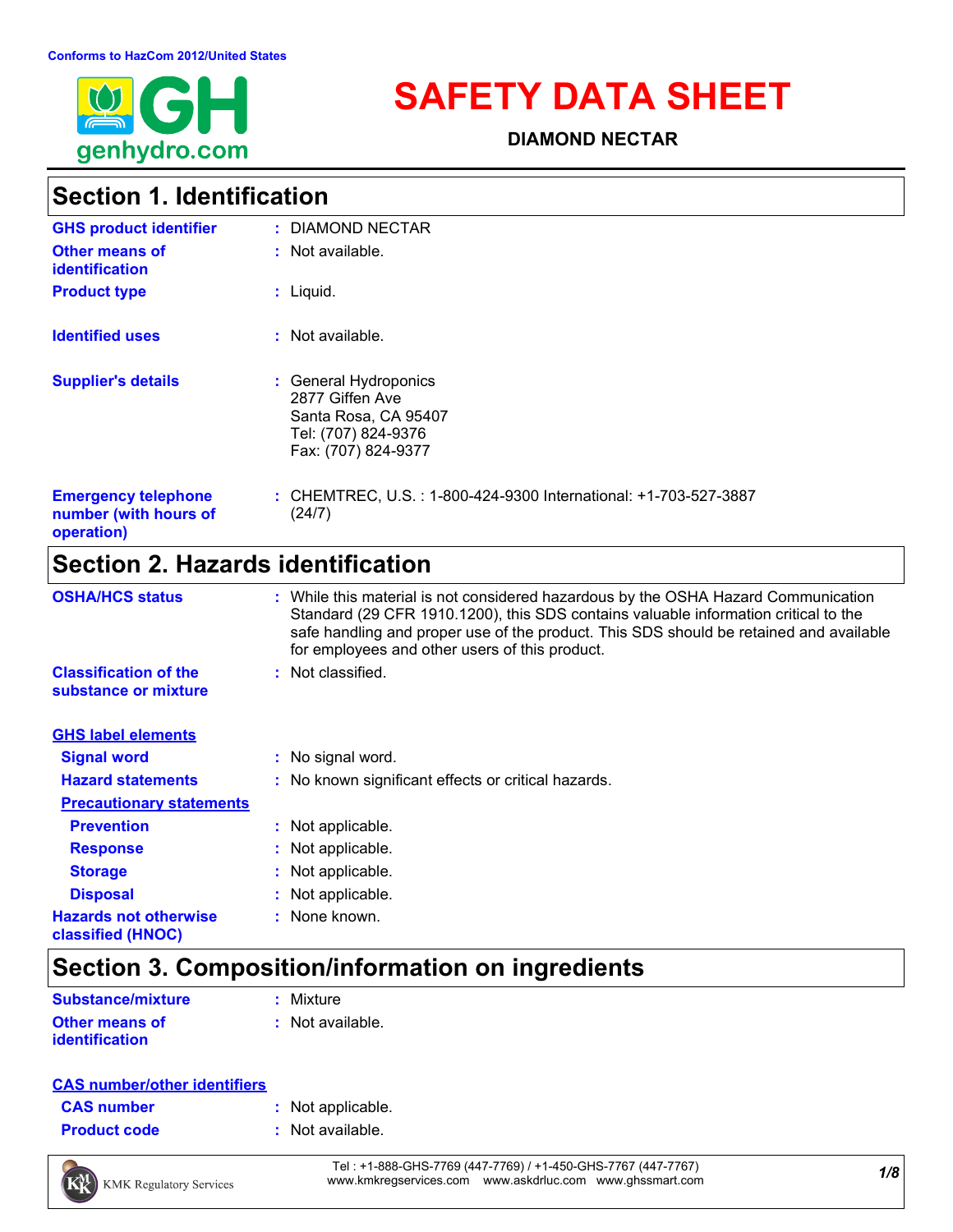

## **Section 3. Composition/information on ingredients**

**There are no ingredients present which, within the current knowledge of the supplier and in the concentrations applicable, are classified as hazardous to health or the environment and hence require reporting in this section. Occupational exposure limits, if available, are listed in Section 8.**

### **Section 4. First aid measures**

### **Description of necessary first aid measures**

| <b>Eye contact</b>  | Immediately flush eyes with plenty of water, occasionally lifting the upper and lower<br>eyelids. Check for and remove any contact lenses. Get medical attention if irritation<br>occurs. |
|---------------------|-------------------------------------------------------------------------------------------------------------------------------------------------------------------------------------------|
| <b>Inhalation</b>   | : Remove victim to fresh air and keep at rest in a position comfortable for breathing. Get<br>medical attention if symptoms occur.                                                        |
| <b>Skin contact</b> | : Flush contaminated skin with plenty of water. Get medical attention if symptoms occur.                                                                                                  |
| <b>Ingestion</b>    | : Wash out mouth with water. Get medical attention if symptoms occur.                                                                                                                     |

### **Most important symptoms/effects, acute and delayed**

| <b>Potential acute health effects</b> |                                                     |  |  |  |  |
|---------------------------------------|-----------------------------------------------------|--|--|--|--|
| <b>Eye contact</b>                    | : No known significant effects or critical hazards. |  |  |  |  |
| <b>Inhalation</b>                     | : No known significant effects or critical hazards. |  |  |  |  |
| <b>Skin contact</b>                   | : No known significant effects or critical hazards. |  |  |  |  |
| <b>Ingestion</b>                      | : No known significant effects or critical hazards. |  |  |  |  |
| Over-exposure signs/symptoms          |                                                     |  |  |  |  |
| Eye contact                           | : No known significant effects or critical hazards. |  |  |  |  |
| <b>Inhalation</b>                     | : No known significant effects or critical hazards. |  |  |  |  |
| <b>Skin contact</b>                   | : No known significant effects or critical hazards. |  |  |  |  |
| <b>Ingestion</b>                      | : No known significant effects or critical hazards. |  |  |  |  |

#### **Indication of immediate medical attention and special treatment needed, if necessary**

| <b>Notes to physician</b>         | : Treat symptomatically. Contact poison treatment specialist immediately if large<br>quantities have been ingested or inhaled. |
|-----------------------------------|--------------------------------------------------------------------------------------------------------------------------------|
| <b>Specific treatments</b>        | : No specific treatment.                                                                                                       |
| <b>Protection of first-aiders</b> | No special protection is required.                                                                                             |

**See toxicological information (Section 11)**

## **Section 5. Fire-fighting measures**

| <b>Extinguishing media</b>                           |                                                                                                        |
|------------------------------------------------------|--------------------------------------------------------------------------------------------------------|
| <b>Suitable extinguishing</b><br>media               | : Use an extinguishing agent suitable for the surrounding fire.                                        |
| <b>Unsuitable extinguishing</b><br>media             | : None known.                                                                                          |
| <b>Specific hazards arising</b><br>from the chemical | : No specific fire or explosion hazard.                                                                |
| <b>Hazardous thermal</b><br>decomposition products   | Decomposition products may include the following materials:<br>phosphorus oxides<br>metal oxide/oxides |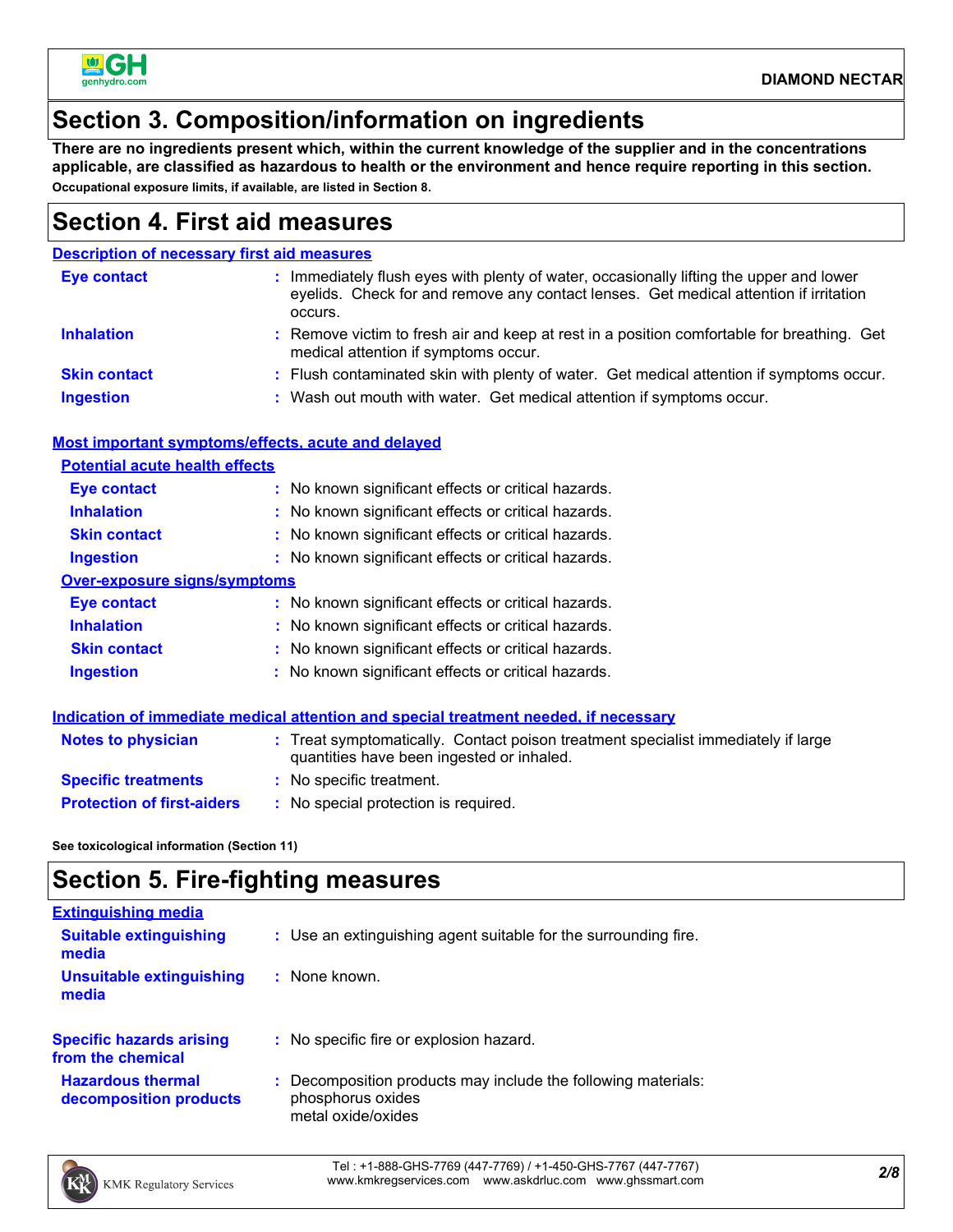

## **Section 5. Fire-fighting measures**

| <b>Special protective actions</b><br>for fire-fighters   | No special measures are required.                                                                                                                                      |
|----------------------------------------------------------|------------------------------------------------------------------------------------------------------------------------------------------------------------------------|
| <b>Special protective</b><br>equipment for fire-fighters | Fire-fighters should wear appropriate protective equipment and self-contained breathing<br>apparatus (SCBA) with a full face-piece operated in positive pressure mode. |

## **Section 6. Accidental release measures**

|                                                              | <b>Personal precautions, protective equipment and emergency procedures</b>                                                                                                                                                                                                                                                                                                                                                                                                                                                                                                                 |
|--------------------------------------------------------------|--------------------------------------------------------------------------------------------------------------------------------------------------------------------------------------------------------------------------------------------------------------------------------------------------------------------------------------------------------------------------------------------------------------------------------------------------------------------------------------------------------------------------------------------------------------------------------------------|
| For non-emergency<br>personnel                               | : Put on appropriate personal protective equipment.                                                                                                                                                                                                                                                                                                                                                                                                                                                                                                                                        |
| For emergency responders :                                   | If specialized clothing is required to deal with the spillage, take note of any information in<br>Section 8 on suitable and unsuitable materials. See also the information in "For non-<br>emergency personnel".                                                                                                                                                                                                                                                                                                                                                                           |
| <b>Environmental precautions</b>                             | : Avoid dispersal of spilled material and runoff and contact with soil, waterways, drains<br>and sewers. Inform the relevant authorities if the product has caused environmental<br>pollution (sewers, waterways, soil or air).                                                                                                                                                                                                                                                                                                                                                            |
| <b>Methods and materials for containment and cleaning up</b> |                                                                                                                                                                                                                                                                                                                                                                                                                                                                                                                                                                                            |
| <b>Spill</b>                                                 | : Stop leak if without risk. Move containers from spill area. Prevent entry into sewers,<br>water courses, basements or confined areas. Wash spillages into an effluent treatment<br>plant or proceed as follows. Contain and collect spillage with non-combustible,<br>absorbent material e.g. sand, earth, vermiculite or diatomaceous earth and place in<br>container for disposal according to local regulations (see Section 13). Dispose of via a<br>licensed waste disposal contractor. Note: see Section 1 for emergency contact<br>information and Section 13 for waste disposal. |
|                                                              | والمستملك المتمرم المتمالية                                                                                                                                                                                                                                                                                                                                                                                                                                                                                                                                                                |

### **Section 7. Handling and storage**

| <b>Precautions for safe handling</b>                                      |                                                                                                                                                                                                                                                                                                                                                                                                                                                                                                               |
|---------------------------------------------------------------------------|---------------------------------------------------------------------------------------------------------------------------------------------------------------------------------------------------------------------------------------------------------------------------------------------------------------------------------------------------------------------------------------------------------------------------------------------------------------------------------------------------------------|
| <b>Protective measures</b>                                                | : Put on appropriate personal protective equipment (see Section 8).                                                                                                                                                                                                                                                                                                                                                                                                                                           |
| <b>Advice on general</b><br>occupational hygiene                          | : Eating, drinking and smoking should be prohibited in areas where this material is<br>handled, stored and processed. Workers should wash hands and face before eating,<br>drinking and smoking. See also Section 8 for additional information on hygiene<br>measures.                                                                                                                                                                                                                                        |
| <b>Conditions for safe storage,</b><br>including any<br>incompatibilities | : Store in accordance with local regulations. Store in original container protected from<br>direct sunlight in a dry, cool and well-ventilated area, away from incompatible materials<br>(see Section 10) and food and drink. Keep container tightly closed and sealed until<br>ready for use. Containers that have been opened must be carefully resealed and kept<br>upright to prevent leakage. Do not store in unlabeled containers. Use appropriate<br>containment to avoid environmental contamination. |

## **Section 8. Exposure controls/personal protection**

#### **Control parameters**

**Occupational exposure limits**

None.

| <b>Appropriate engineering</b> | : Good general ventilation should be sufficient to control worker exposure to airborne |
|--------------------------------|----------------------------------------------------------------------------------------|
| <b>controls</b>                | contaminants.                                                                          |
| <b>Environmental exposure</b>  | : Emissions from ventilation or work process equipment should be checked to ensure     |
| <b>controls</b>                | they comply with the requirements of environmental protection legislation.             |
|                                | Tol: +1, 888 CHC 7760 (447 7760) (+1, 450 CHC 7767 (447 7767)                          |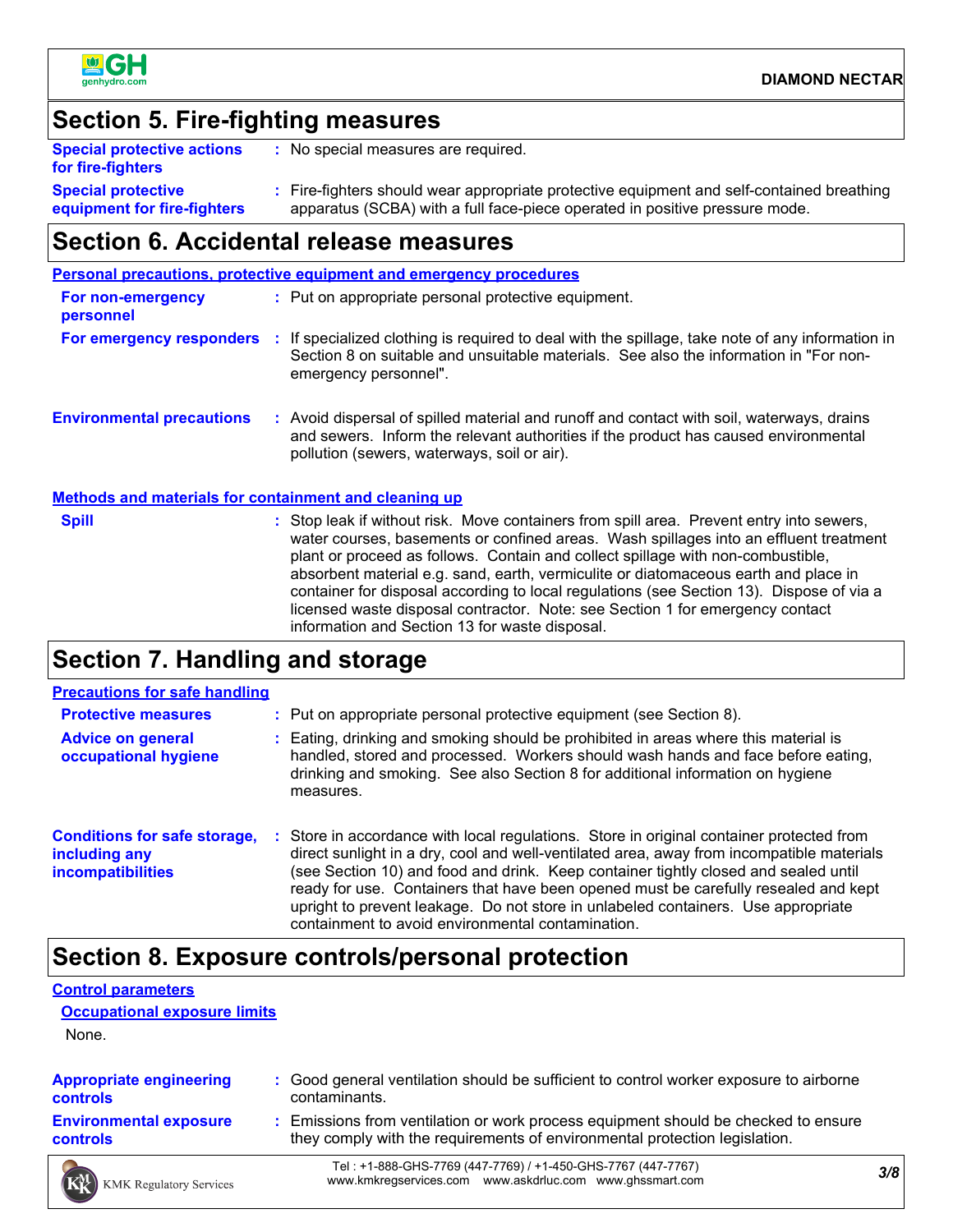

## **Section 8. Exposure controls/personal protection**

#### **Individual protection measures**

| <b>Hygiene measures</b>       | : Wash hands, forearms and face thoroughly after handling chemical products, before<br>eating, smoking and using the lavatory and at the end of the working period. Ensure<br>that eyewash stations and safety showers are close to the workstation location. |
|-------------------------------|---------------------------------------------------------------------------------------------------------------------------------------------------------------------------------------------------------------------------------------------------------------|
| <b>Eye/face protection</b>    | : Safety eyewear complying with an approved standard should be used when a risk<br>assessment indicates this is necessary to avoid exposure to liquid splashes, mists,<br>gases or dusts.                                                                     |
| <b>Skin protection</b>        |                                                                                                                                                                                                                                                               |
| <b>Hand protection</b>        | : Chemical-resistant, impervious gloves complying with an approved standard should be<br>worn at all times when handling chemical products if a risk assessment indicates this is<br>necessary.                                                               |
| <b>Body protection</b>        | : Personal protective equipment for the body should be selected based on the task being<br>performed and the risks involved and should be approved by a specialist before<br>handling this product.                                                           |
| <b>Other skin protection</b>  | : Appropriate footwear and any additional skin protection measures should be selected<br>based on the task being performed and the risks involved and should be approved by a<br>specialist before handling this product.                                     |
| <b>Respiratory protection</b> | : Not required under normal conditions of use.                                                                                                                                                                                                                |

## **Section 9. Physical and chemical properties**

**Appearance**

| Liquid.           |    |
|-------------------|----|
| Not available.    |    |
| Not available.    |    |
| Not available.    |    |
| 4.5 to 4.7        |    |
| Not available.    |    |
| Not available.    |    |
| Not available.    |    |
| Not available.    |    |
| Not available.    |    |
| Not available.    |    |
| Not available.    |    |
| Not available.    |    |
| Not available.    |    |
| Soluble in water. |    |
| Not available.    |    |
| Not available.    |    |
| Not available.    |    |
| Not available.    |    |
| Not available.    |    |
|                   | t. |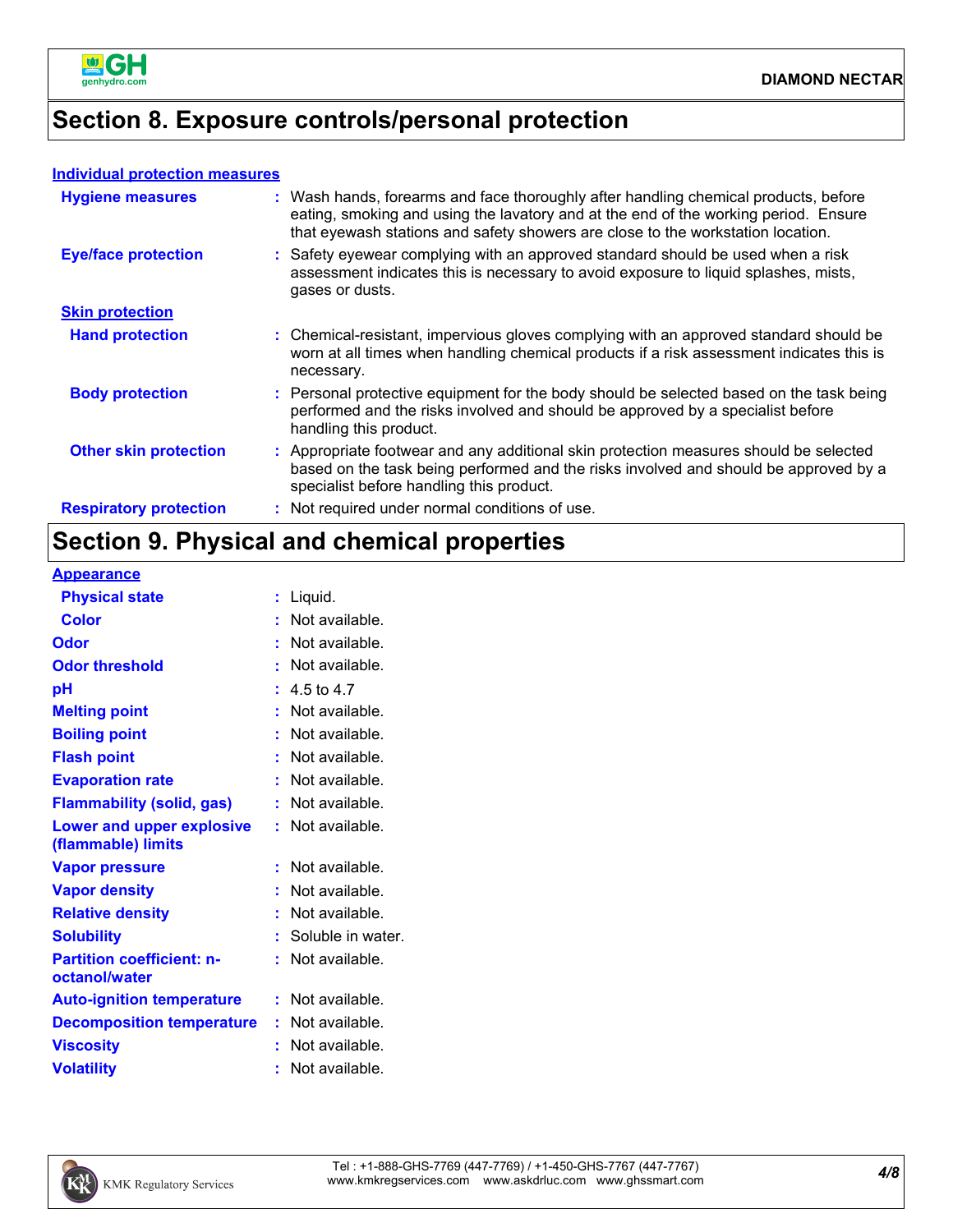

## **Section 10. Stability and reactivity**

| <b>Hazardous decomposition</b><br>products   | : Under normal conditions of storage and use, hazardous decomposition products should<br>not be produced. |
|----------------------------------------------|-----------------------------------------------------------------------------------------------------------|
| Incompatible materials                       | : Reactive or incompatible with the following materials: Hypochlorites, oxidizing materials.              |
| <b>Conditions to avoid</b>                   | : No specific data.                                                                                       |
| <b>Possibility of hazardous</b><br>reactions | : Under normal conditions of storage and use, hazardous reactions will not occur.                         |
| <b>Chemical stability</b>                    | : The product is stable.                                                                                  |
| <b>Reactivity</b>                            | : No specific test data related to reactivity available for this product or its ingredients.              |

## **Section 11. Toxicological information**

| <b>Information on toxicological effects</b>               |                                                                                     |
|-----------------------------------------------------------|-------------------------------------------------------------------------------------|
| <b>Acute toxicity</b>                                     |                                                                                     |
| There is no data available.                               |                                                                                     |
| <b>Irritation/Corrosion</b>                               |                                                                                     |
| There is no data available.                               |                                                                                     |
| <b>Sensitization</b>                                      |                                                                                     |
| There is no data available.                               |                                                                                     |
| <b>Carcinogenicity</b>                                    |                                                                                     |
| There is no data available.                               |                                                                                     |
| <b>Specific target organ toxicity (single exposure)</b>   |                                                                                     |
| There is no data available.                               |                                                                                     |
| <b>Specific target organ toxicity (repeated exposure)</b> |                                                                                     |
| There is no data available.                               |                                                                                     |
| <b>Aspiration hazard</b>                                  |                                                                                     |
| There is no data available.                               |                                                                                     |
|                                                           |                                                                                     |
| <b>Information on the likely</b>                          | : Dermal contact. Eye contact. Inhalation. Ingestion.                               |
| routes of exposure                                        |                                                                                     |
| <b>Potential acute health effects</b>                     |                                                                                     |
| <b>Eye contact</b>                                        | : No known significant effects or critical hazards.                                 |
| <b>Inhalation</b>                                         | No known significant effects or critical hazards.                                   |
| <b>Skin contact</b>                                       | No known significant effects or critical hazards.                                   |
| <b>Ingestion</b>                                          | : No known significant effects or critical hazards.                                 |
|                                                           |                                                                                     |
|                                                           | <b>Symptoms related to the physical, chemical and toxicological characteristics</b> |
| <b>Eye contact</b>                                        | : No known significant effects or critical hazards.                                 |
| <b>Inhalation</b>                                         | : No known significant effects or critical hazards.                                 |
| <b>Skin contact</b>                                       | No known significant effects or critical hazards.                                   |
| <b>Ingestion</b>                                          | : No known significant effects or critical hazards.                                 |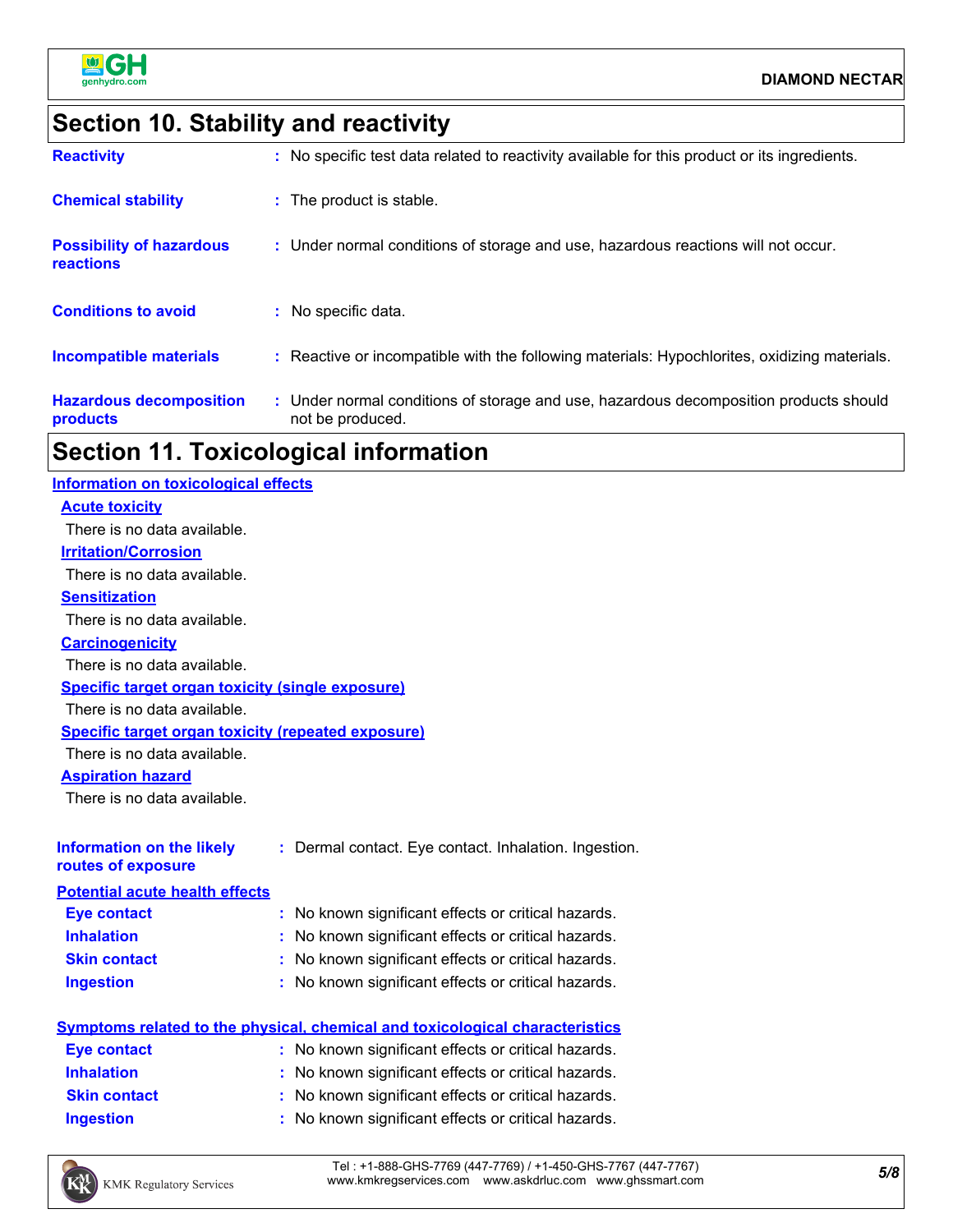

## **Section 11. Toxicological information**

### **Delayed and immediate effects and also chronic effects from short and long term exposure**

| <b>Short term exposure</b>              |                                                     |
|-----------------------------------------|-----------------------------------------------------|
| <b>Potential immediate</b><br>effects   | : No known significant effects or critical hazards. |
| <b>Potential delayed effects</b>        | : No known significant effects or critical hazards. |
| Long term exposure                      |                                                     |
| <b>Potential immediate</b><br>effects   | : No known significant effects or critical hazards. |
| <b>Potential delayed effects</b>        | : No known significant effects or critical hazards. |
| <b>Potential chronic health effects</b> |                                                     |
| General                                 | : No known significant effects or critical hazards. |
| <b>Carcinogenicity</b>                  | : No known significant effects or critical hazards. |
| <b>Mutagenicity</b>                     | : No known significant effects or critical hazards. |
| <b>Teratogenicity</b>                   | : No known significant effects or critical hazards. |
| <b>Developmental effects</b>            | : No known significant effects or critical hazards. |
| <b>Fertility effects</b>                | : No known significant effects or critical hazards. |

#### **Numerical measures of toxicity**

**Acute toxicity estimates**

There is no data available.

## **Section 12. Ecological information**

### **Toxicity**

There is no data available.

### **Persistence and degradability**

There is no data available.

### **Bioaccumulative potential**

**coefficient (KOC)**

**Mobility in soil** There is no data available.

**Soil/water partition** 

**:** There is no data available.

**Other adverse effects** : No known significant effects or critical hazards.

## **Section 13. Disposal considerations**

| <b>Disposal methods</b> | : The generation of waste should be avoided or minimized wherever possible. Disposal<br>of this product, solutions and any by-products should comply with the requirements of<br>environmental protection and waste disposal legislation and any regional local authority<br>requirements. Dispose of surplus and non-recyclable products via a licensed waste<br>disposal contractor. Waste should not be disposed of untreated to the sewer unless<br>fully compliant with the requirements of all authorities with jurisdiction. Waste packaging<br>should be recycled. Incineration or landfill should only be considered when recycling is<br>not feasible. This material and its container must be disposed of in a safe way. Empty |
|-------------------------|-------------------------------------------------------------------------------------------------------------------------------------------------------------------------------------------------------------------------------------------------------------------------------------------------------------------------------------------------------------------------------------------------------------------------------------------------------------------------------------------------------------------------------------------------------------------------------------------------------------------------------------------------------------------------------------------------------------------------------------------|
|                         |                                                                                                                                                                                                                                                                                                                                                                                                                                                                                                                                                                                                                                                                                                                                           |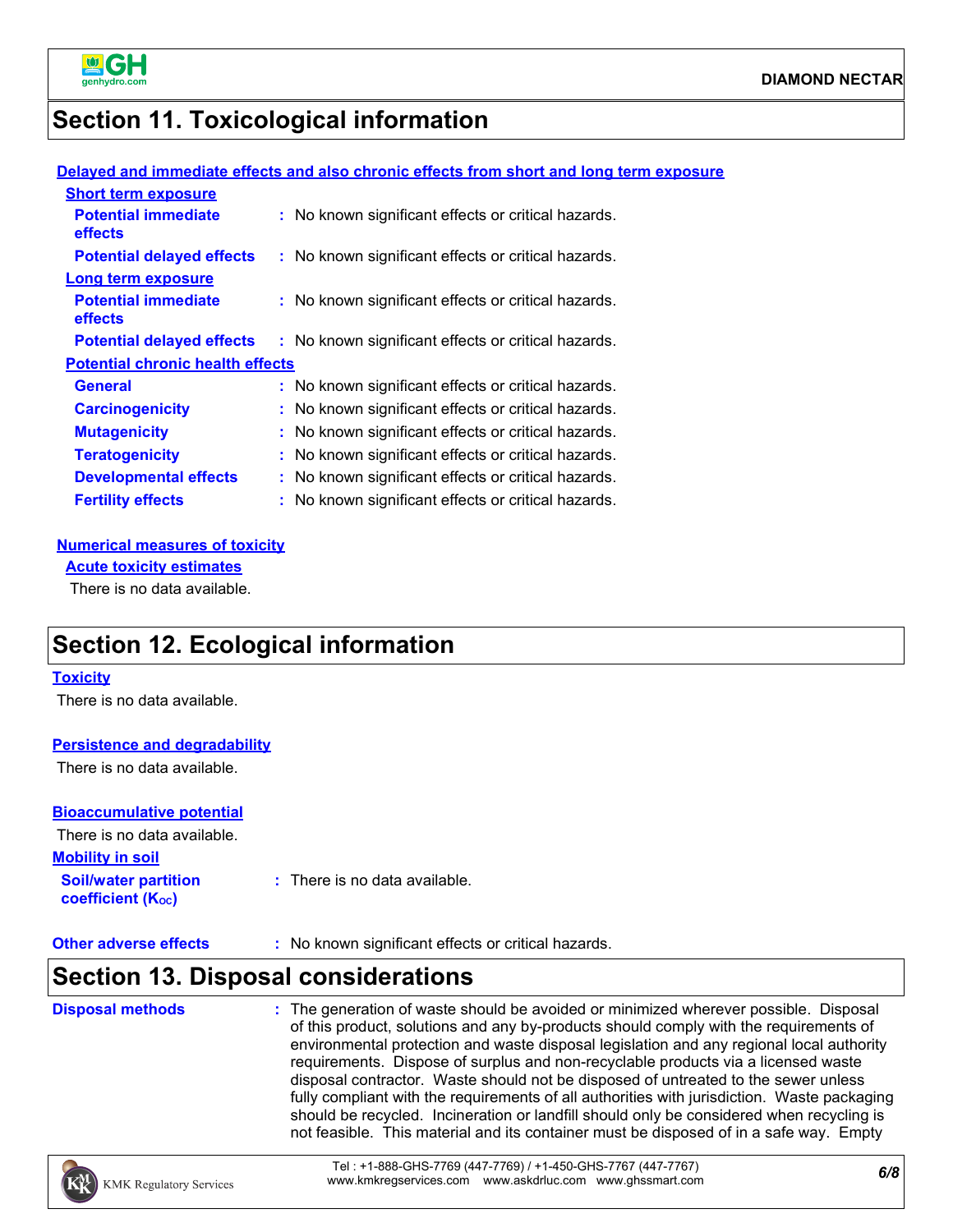

## **Section 13. Disposal considerations**

containers or liners may retain some product residues. Avoid dispersal of spilled material and runoff and contact with soil, waterways, drains and sewers.

### **Section 14. Transport information**

|                                      | <b>DOT Classification</b> | <b>IMDG</b>    | <b>IATA</b>    |
|--------------------------------------|---------------------------|----------------|----------------|
| <b>UN number</b>                     | Not regulated.            | Not regulated. | Not regulated. |
| <b>UN proper</b><br>shipping name    |                           |                |                |
| <b>Transport</b><br>hazard class(es) |                           |                |                |
| <b>Packing group</b>                 | $\blacksquare$            |                |                |
| Environmental<br>hazards             | No.                       | No.            | No.            |
| <b>Additional</b><br>information     |                           |                |                |

**AERG :** Not applicable

**Special precautions for user Transport within user's premises:** always transport in closed containers that are **:** upright and secure. Ensure that persons transporting the product know what to do in the event of an accident or spillage.

**Transport in bulk according to Annex II of MARPOL and the IBC Code :** Not available.

### **Section 15. Regulatory information**

| <b>U.S. Federal regulations</b>                                                                | : TSCA 8(a) CDR Exempt/Partial exemption: Not determined<br>United States inventory (TSCA 8b): Not determined. |
|------------------------------------------------------------------------------------------------|----------------------------------------------------------------------------------------------------------------|
| <b>Clean Air Act Section 112 : Not listed</b><br>(b) Hazardous Air<br><b>Pollutants (HAPS)</b> |                                                                                                                |
| <b>Clean Air Act Section 602</b><br><b>Class I Substances</b>                                  | : Not listed                                                                                                   |
| <b>Clean Air Act Section 602</b><br><b>Class II Substances</b>                                 | : Not listed                                                                                                   |
| <b>DEA List I Chemicals</b><br><b>(Precursor Chemicals)</b>                                    | : Not listed                                                                                                   |
| <b>DEA List II Chemicals</b><br><b>(Essential Chemicals)</b>                                   | : Not listed                                                                                                   |
| <b>SARA 302/304</b>                                                                            |                                                                                                                |
| <b>Composition/information on ingredients</b>                                                  |                                                                                                                |